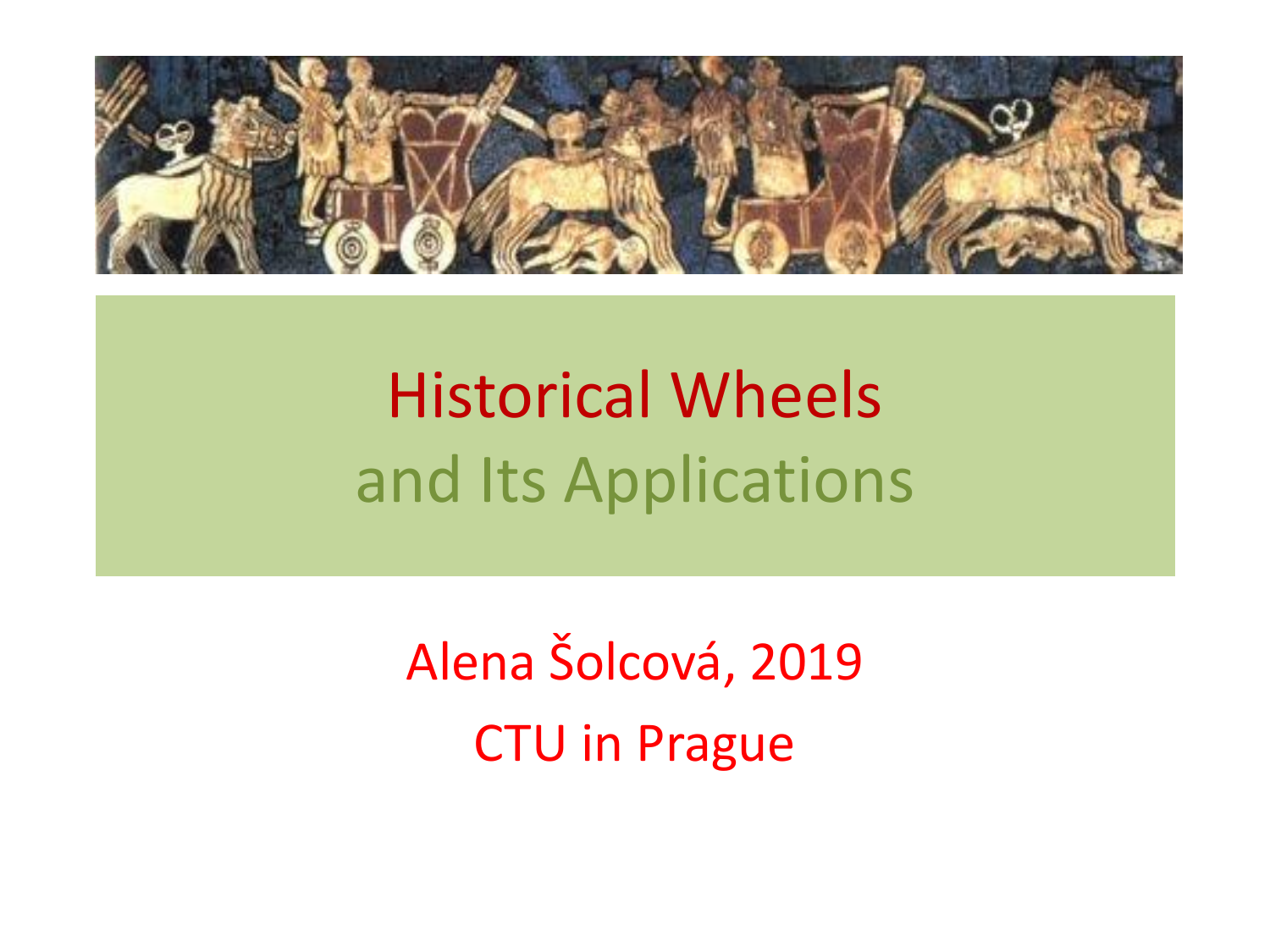

# What is a wheel?

• A **wheel** is a device that allows heavy objects to be moved easily through rotating on an axle through its center, facilitating movement or transportation while supporting a load, or performing labor in machines.

- **Common examples found in transport applications.**
- A wheel, together with an axle, overcomes friction by facilitating motion by rolling.
- In order for wheels to rotate, a moment needs to be applied to the wheel about its axis, either by way of gravity, or by application of another external force.
- More generally the term is also used for other circular objects that rotate or turn, such as a ship's wheel, Steering wheel and flywheel.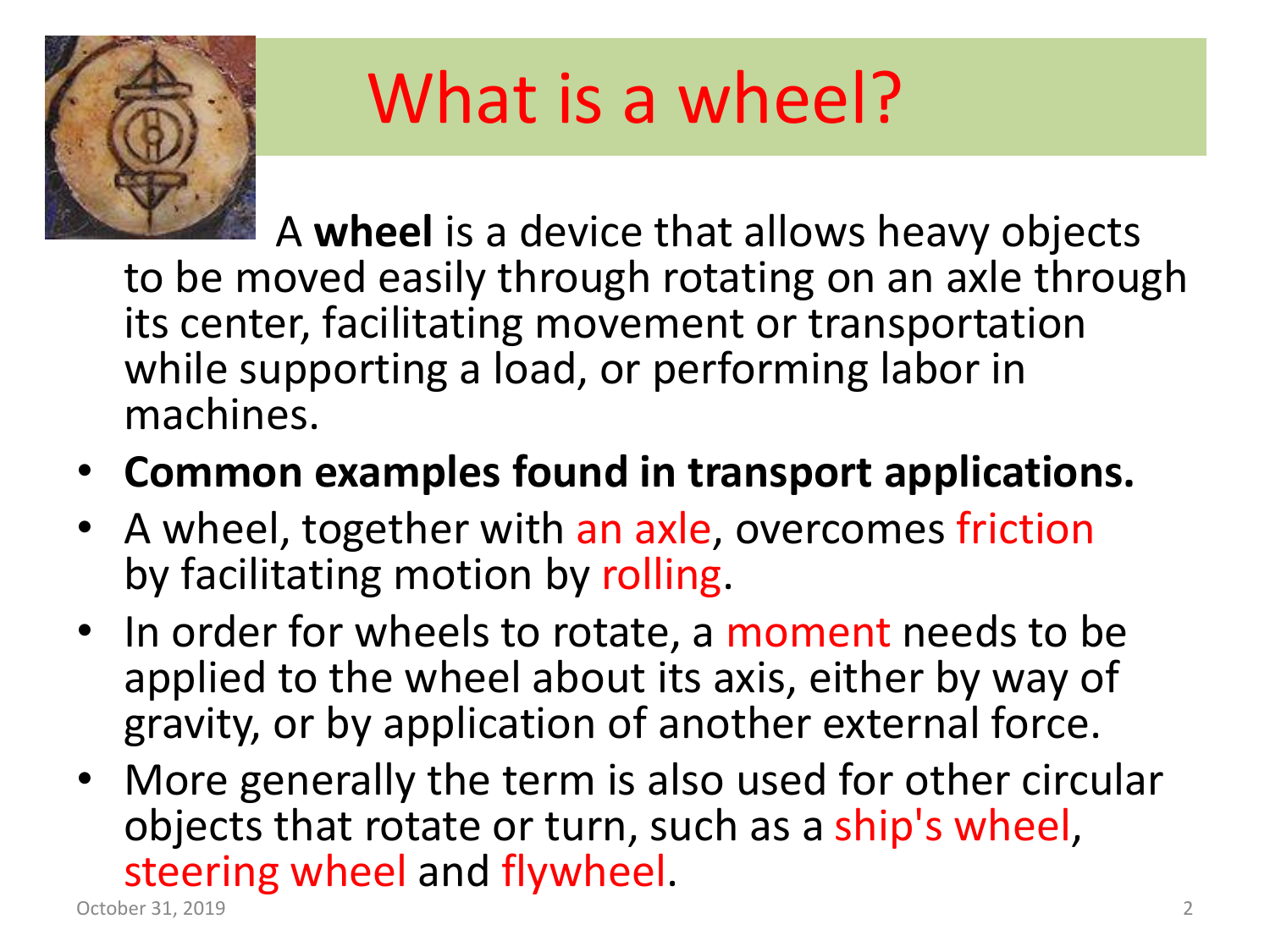#### The Oldest Evidence of wheels

• Evidence of wheeled vehicles appears from the mid 4th millennium BCE, near-simultaneously in Mesopotamia, the Northern Caucasus



(Maykop culture) and Central Europe

• so that the question of which culture originally invented the wheeled vehicle remains unresolved and under debate.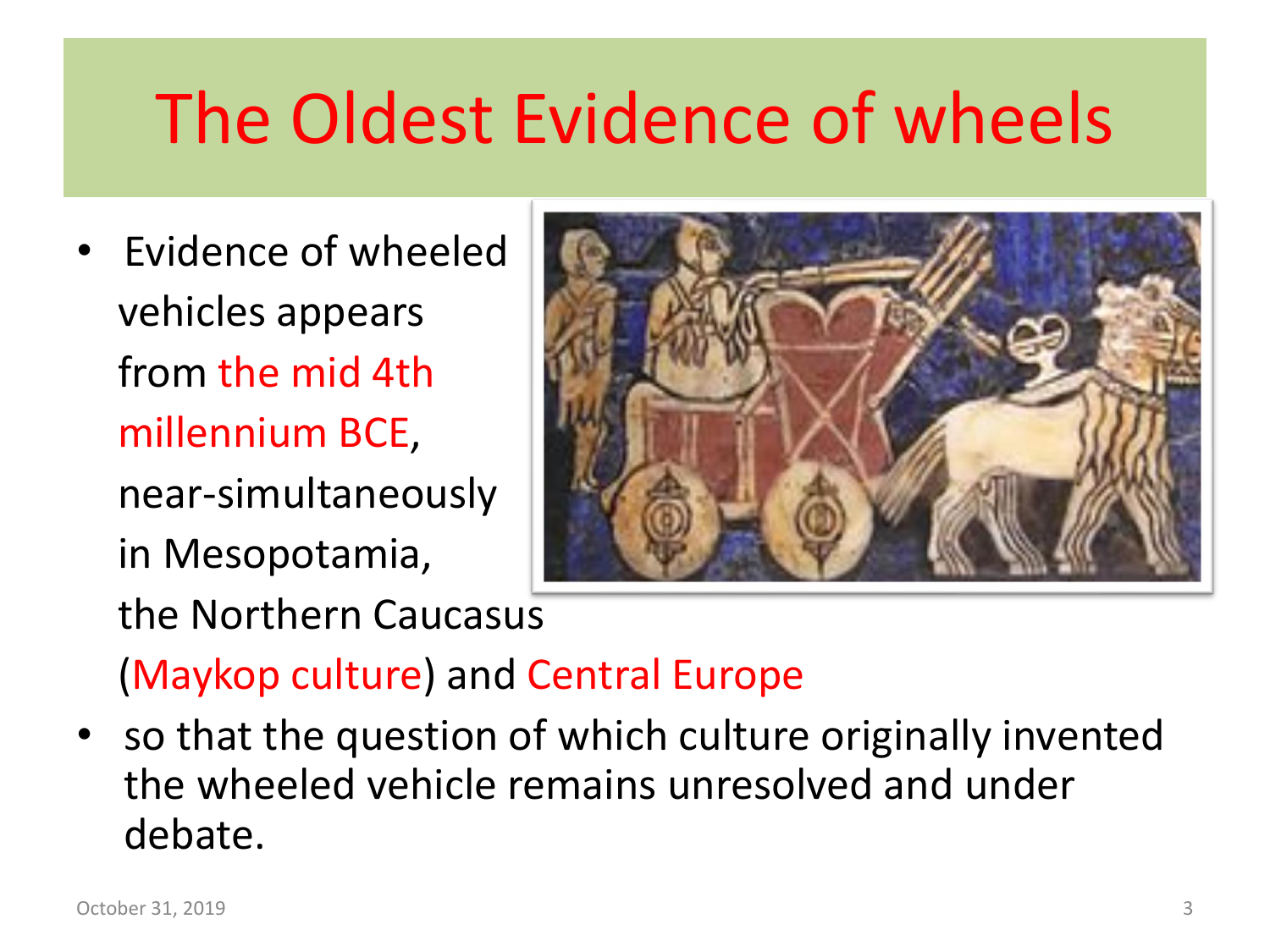#### Southern Poland

• The earliest well-dated depiction of a wheeled vehicle (here a wagon—four wheels, two axles), is on the Bronocice pot, a ca. 3500–3350 BCE clay pot excavated in a Funnelbeaker culture settlement in southern Poland.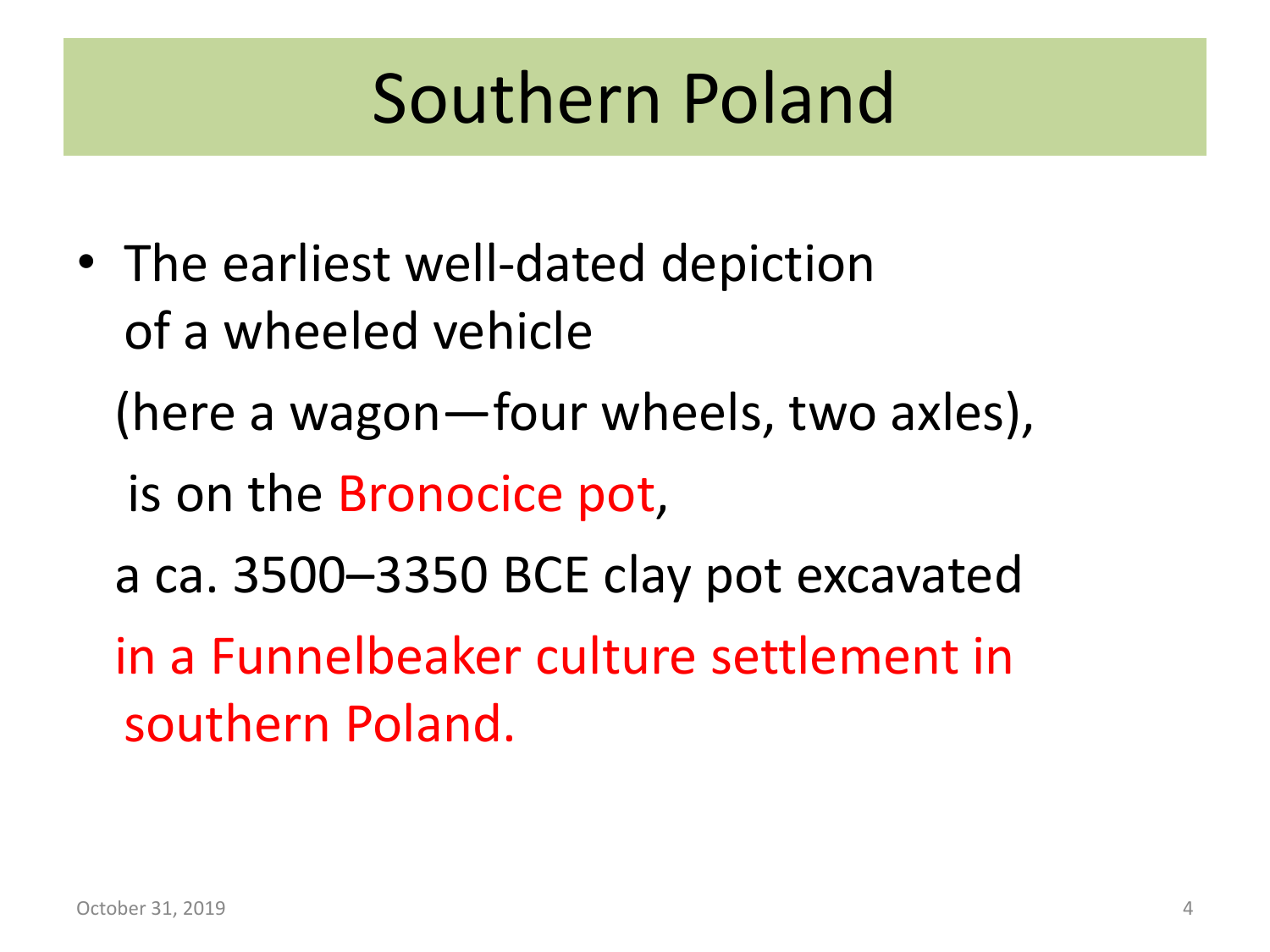# 3 rd and 2nd Millenium BCE

- The wheeled vehicle spread from the area of its first occurrence (Mesopotamia, Caucasus, Balkans, Central Europe) across Eurasia, reaching the Indus Valley by the 3rd millennium BCE.
- During the 2nd millennium BCE, the spoke-wheeled chariot spread at an increased pace, reaching both China and Scandinavia by 1200 BCE.
- In China, the wheel was certainly present with the adoption of the chariot in ca. 1200 BCE, although Barbieri-Low argues for earlier Chinese wheeled vehicles, circa 2000 BCE.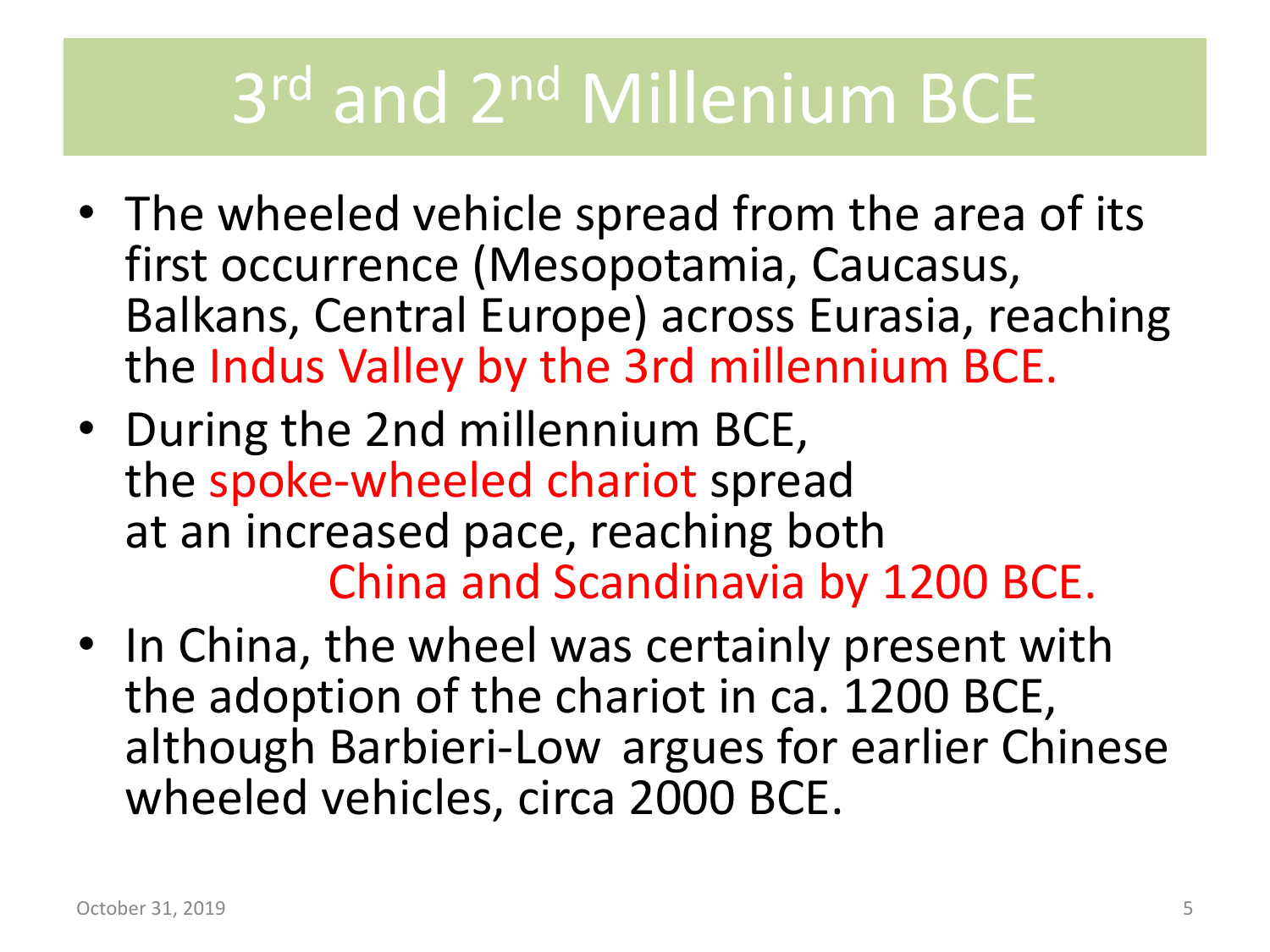#### Iran - 1000 BC

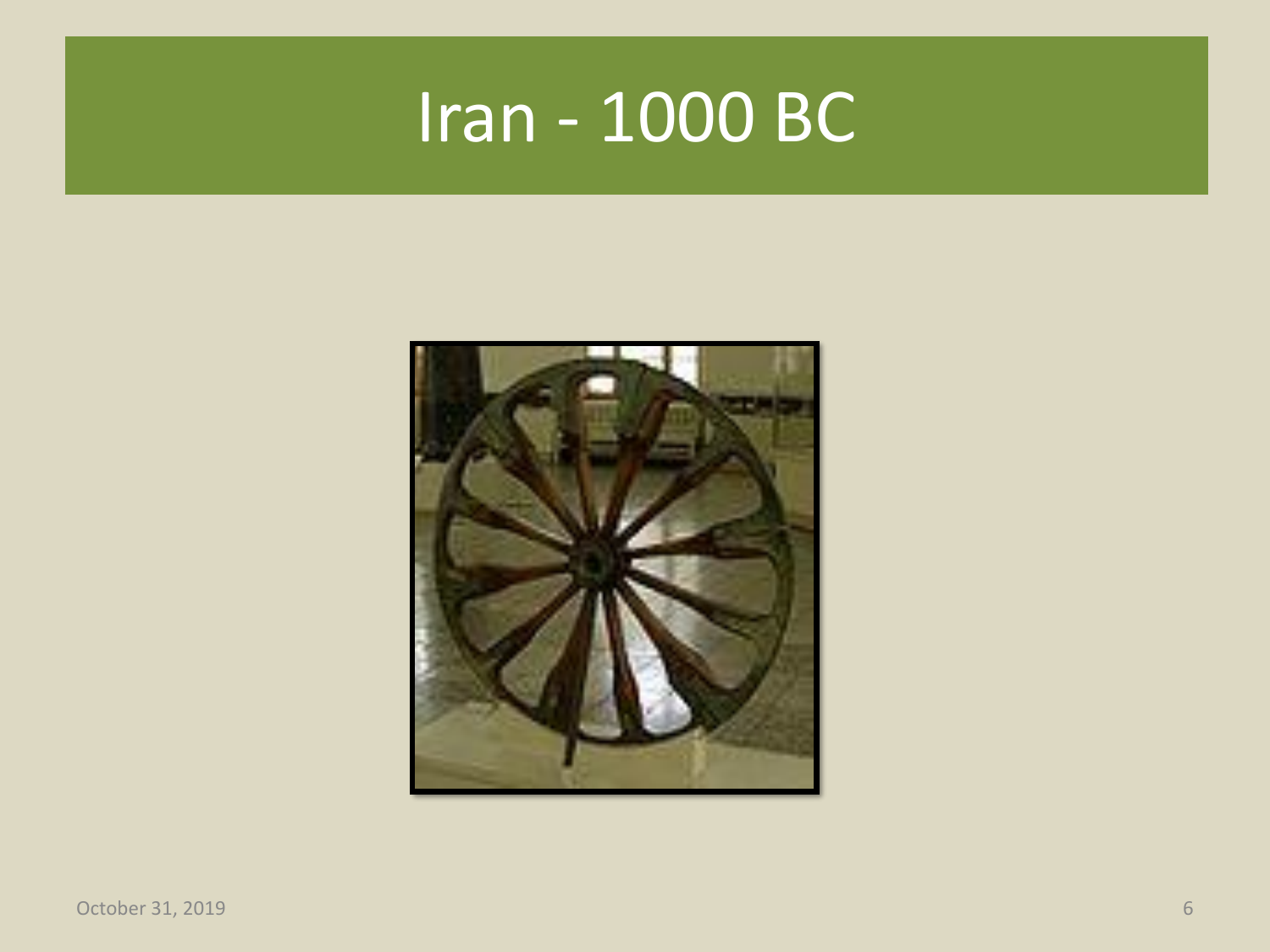## **Olmecs**

• Although they did not develop the wheel proper, the Olmec and certain other western hemisphere cultures seem to have approached it, as **wheel-like worked stones** have been found on objects identified as children's toys dating to about 1500 BCE.

It is thought that the primary obstacle to large-scale development of the wheel in the Western hemisphere was **the absence of domesticated large animals**

which could be used to pull wheeled carriages.

(The closest relative of cattle present in Americas in pre-Columbian times, the American Bison, is difficult to domesticate and was never domesticated by Native Americans;

several horse species existed until about 12,000 years ago, but ultimately went extinct,

likely due to overhunting by newly-arrived humans.

The only large animal that was domesticated in the Western hemisphere, the llama, did not spread far beyond the Andes by the time of the arrival of Columbus.)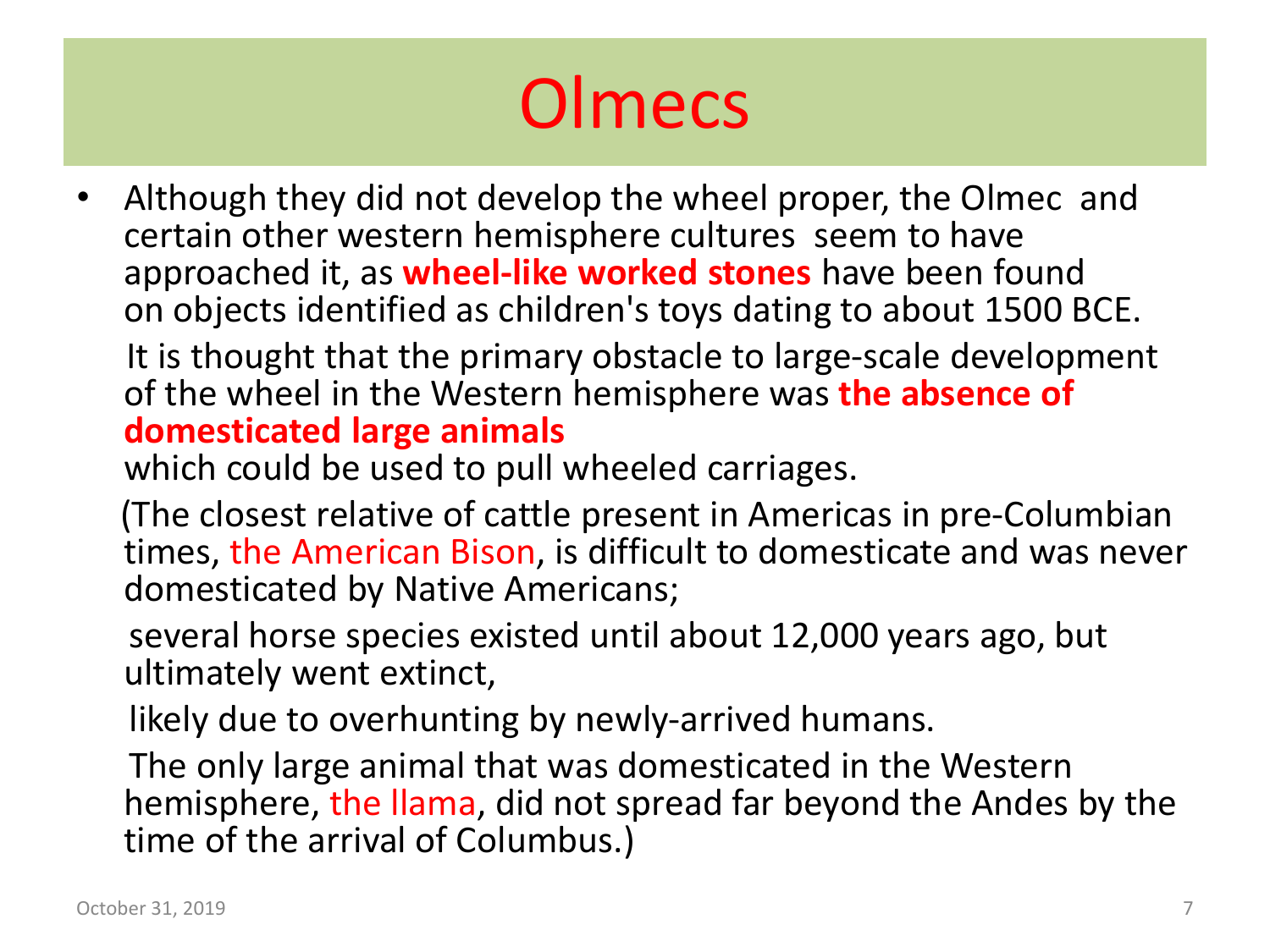#### Toy from New World

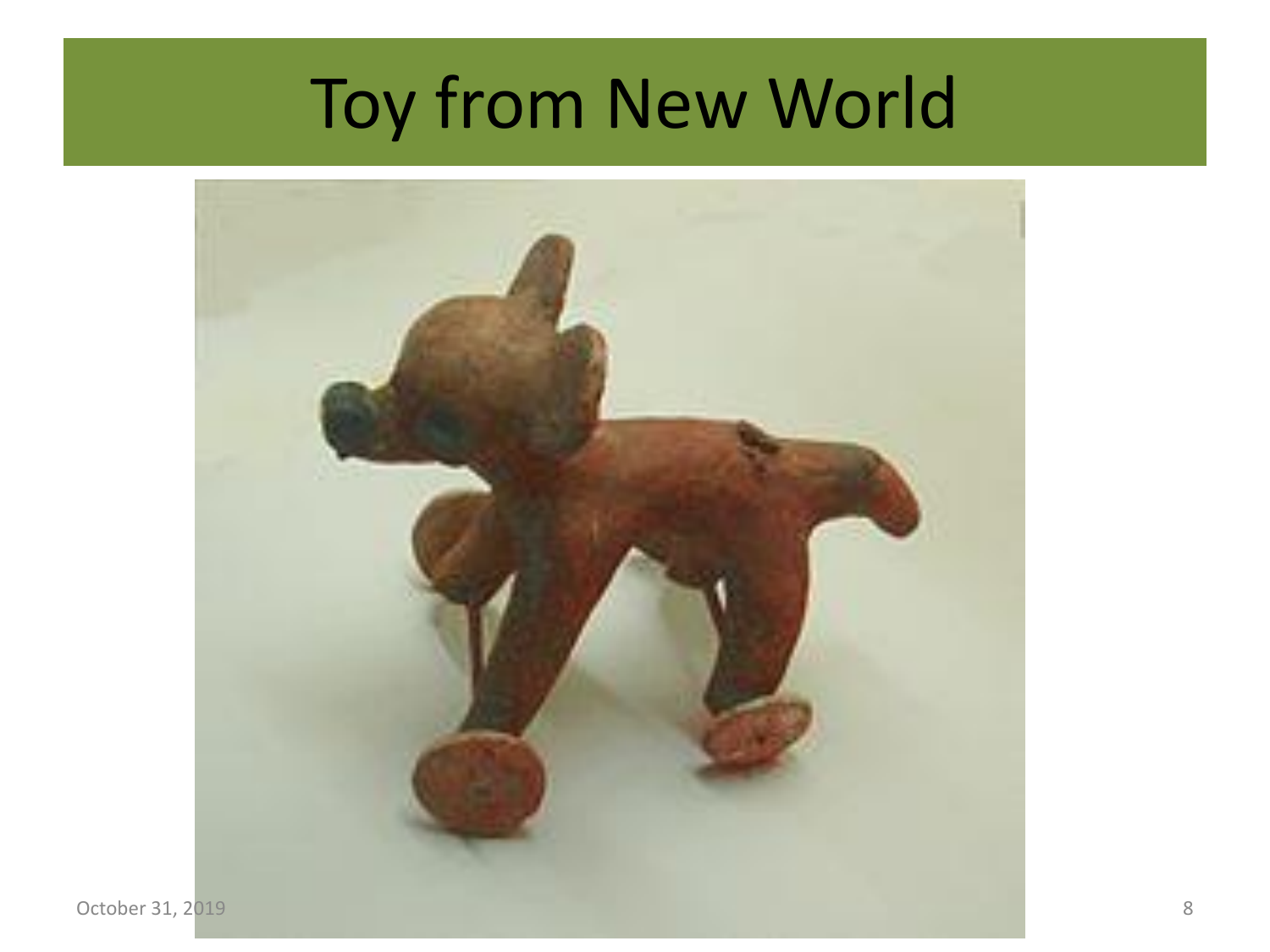## Nubie and Egypt

- Early antiquity Nubians used wheels for spinning pottery and as waterwheels.
- It is thought that Nubian waterwheels may have been ox-driven. .
- It is also known that Nubians used horse-driven chariots imported from Egypt.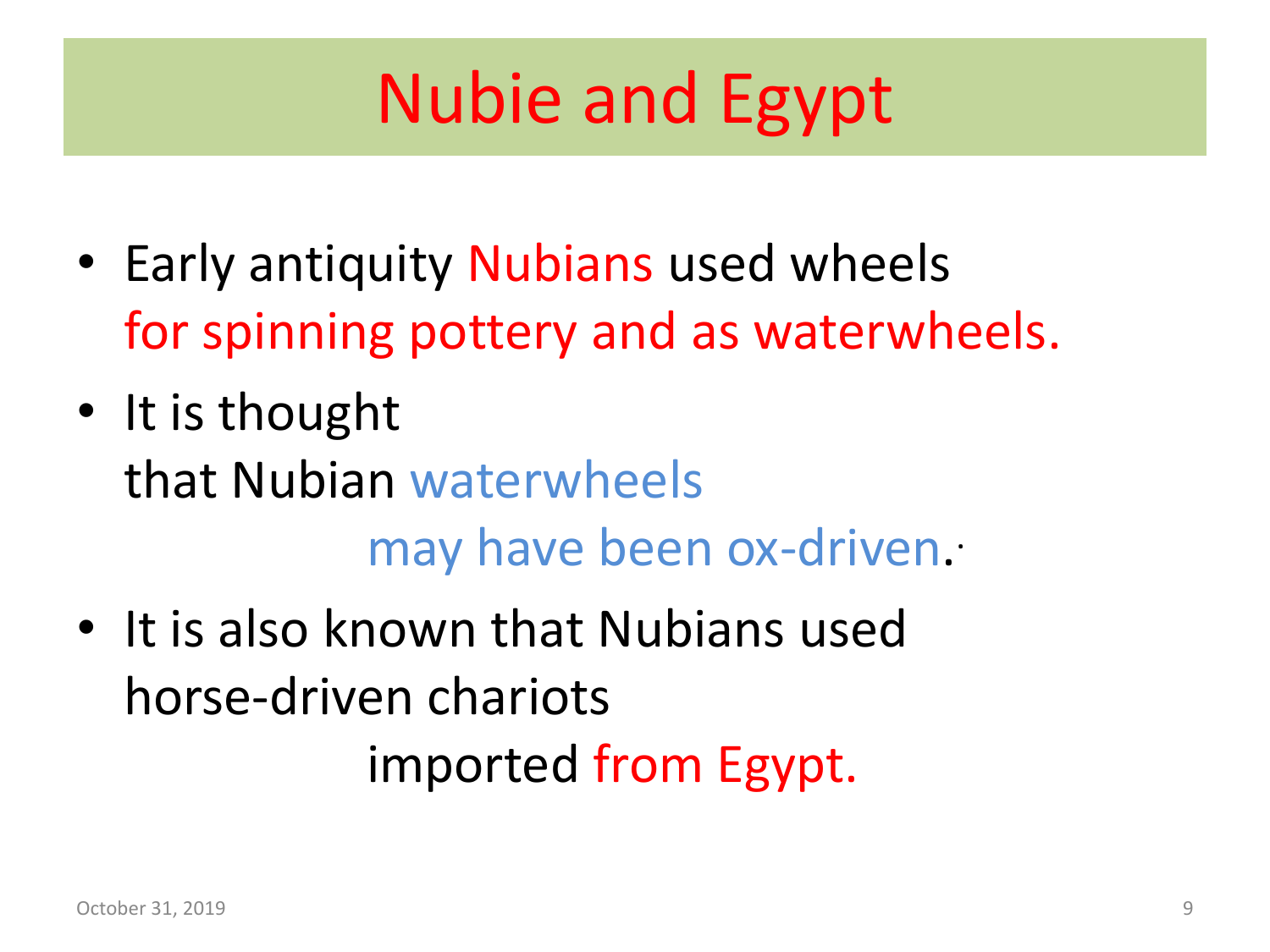#### Bronze Age

- The invention of the wheel thus falls in the late Neolithic, and may be seen in conjunction with other technological advances that gave rise to the early Bronze Age. Note that this implies the passage of several wheel-less millennia even after the invention of agriculture and of pottery:
- 9500–6500 BCE: Aceramic Neolithic
- 6500–4500 BCE: Ceramic Neolithic (Halafian)
- ca. 4500 BCE: invention of the potter's wheel, beginning of the Chalcolithic (Ubaid period)
- 4500–3300 BCE: Chalcolithic, earliest wheeled vehicles, domestication of the horse
- 3300–2200 BCE: Early Bronze Age
- 2200–1550 BCE: Middle Bronze Age, invention of the spoked wheel and the chariot.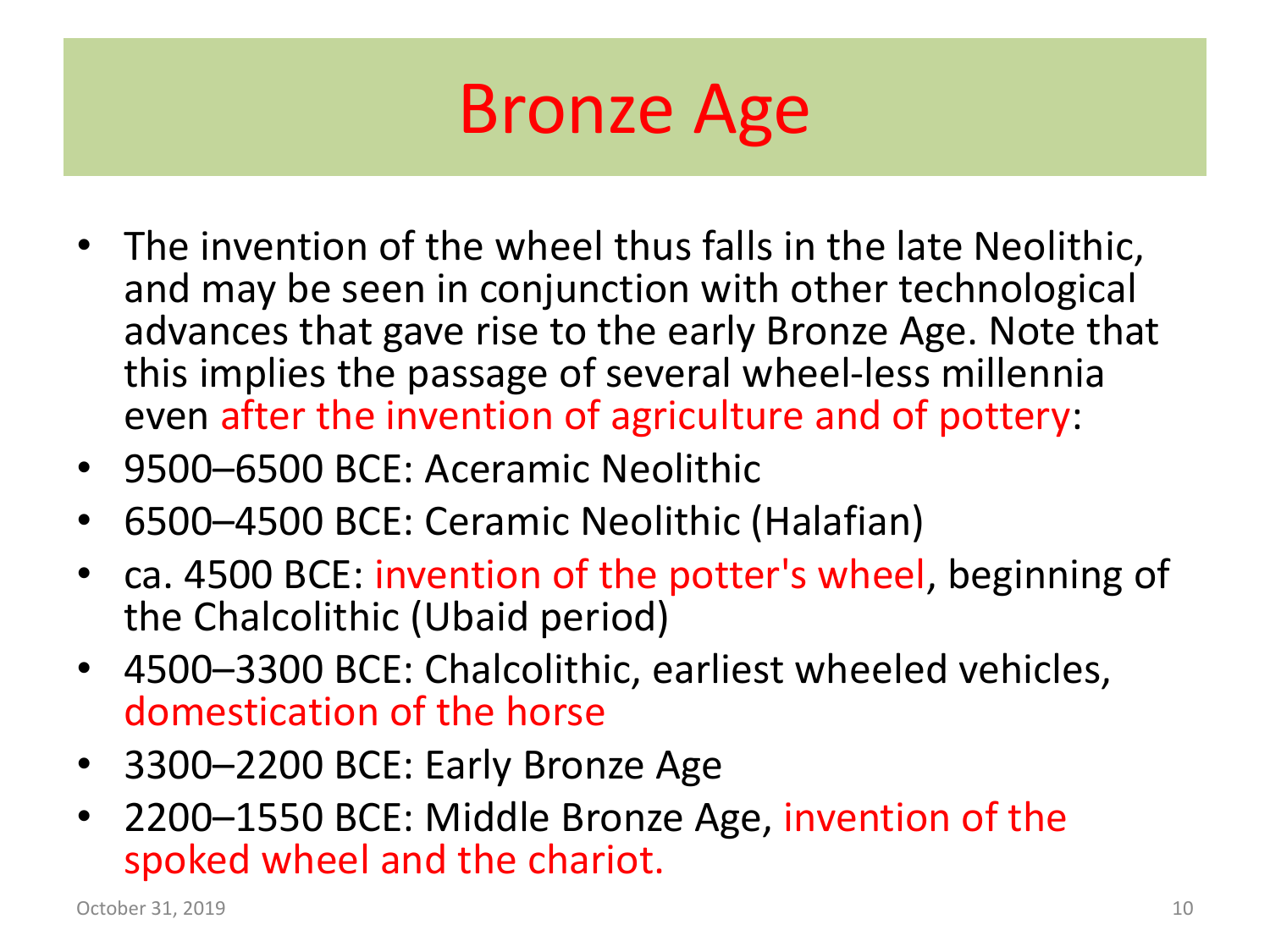#### Bronze Age





Etruscian Wheel

Ur , 2500 BC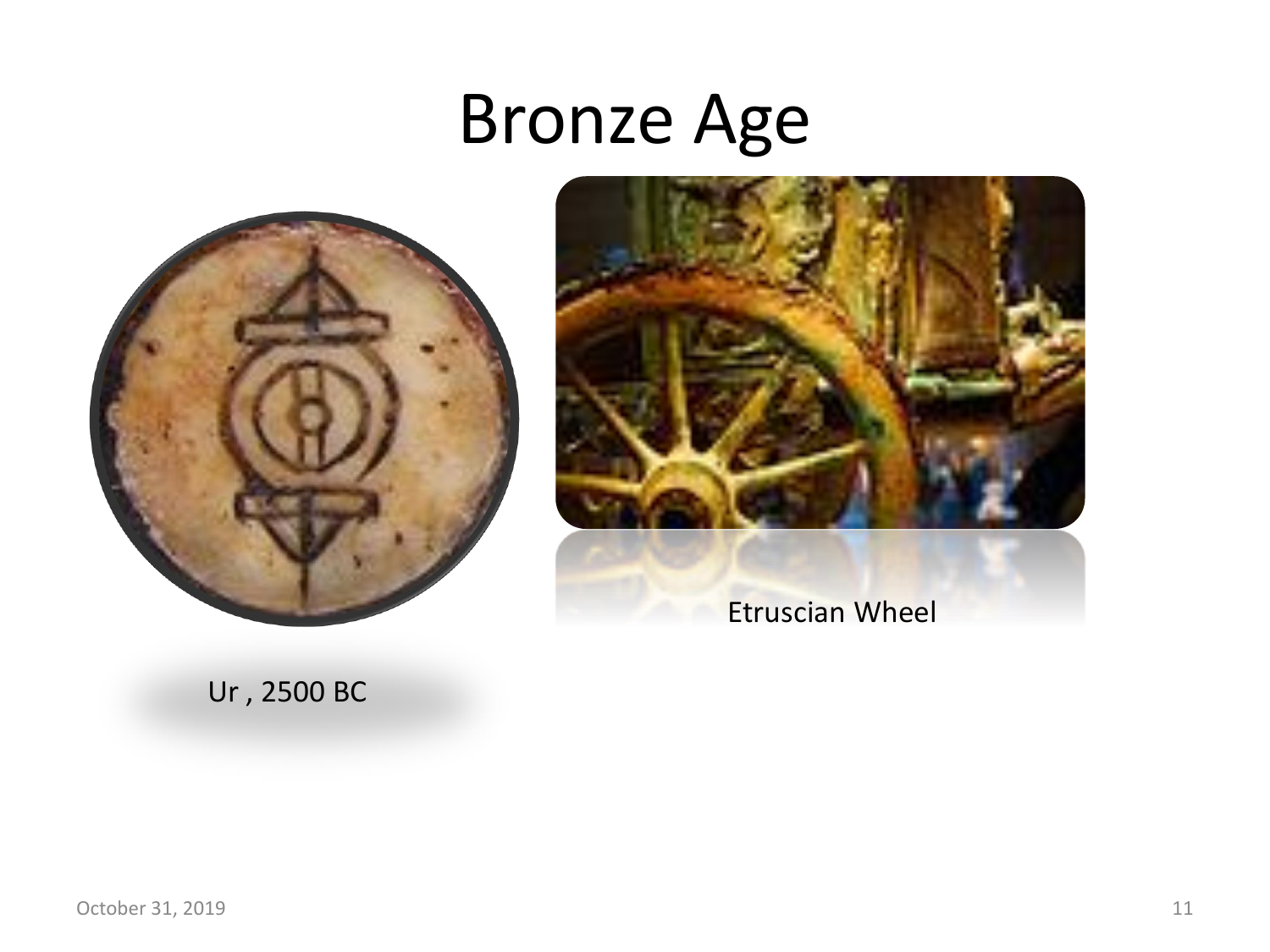### Problem of Roads

- Wide usage of the wheel was probably delayed because smooth roads were needed for wheels to be effective. Carrying goods on the back would have been the preferred method of transportation over surfaces that contained many obstacles.
- The lack of developed roads prevented wide adoption of the wheel for transportation until well into the 20th century in less developed areas.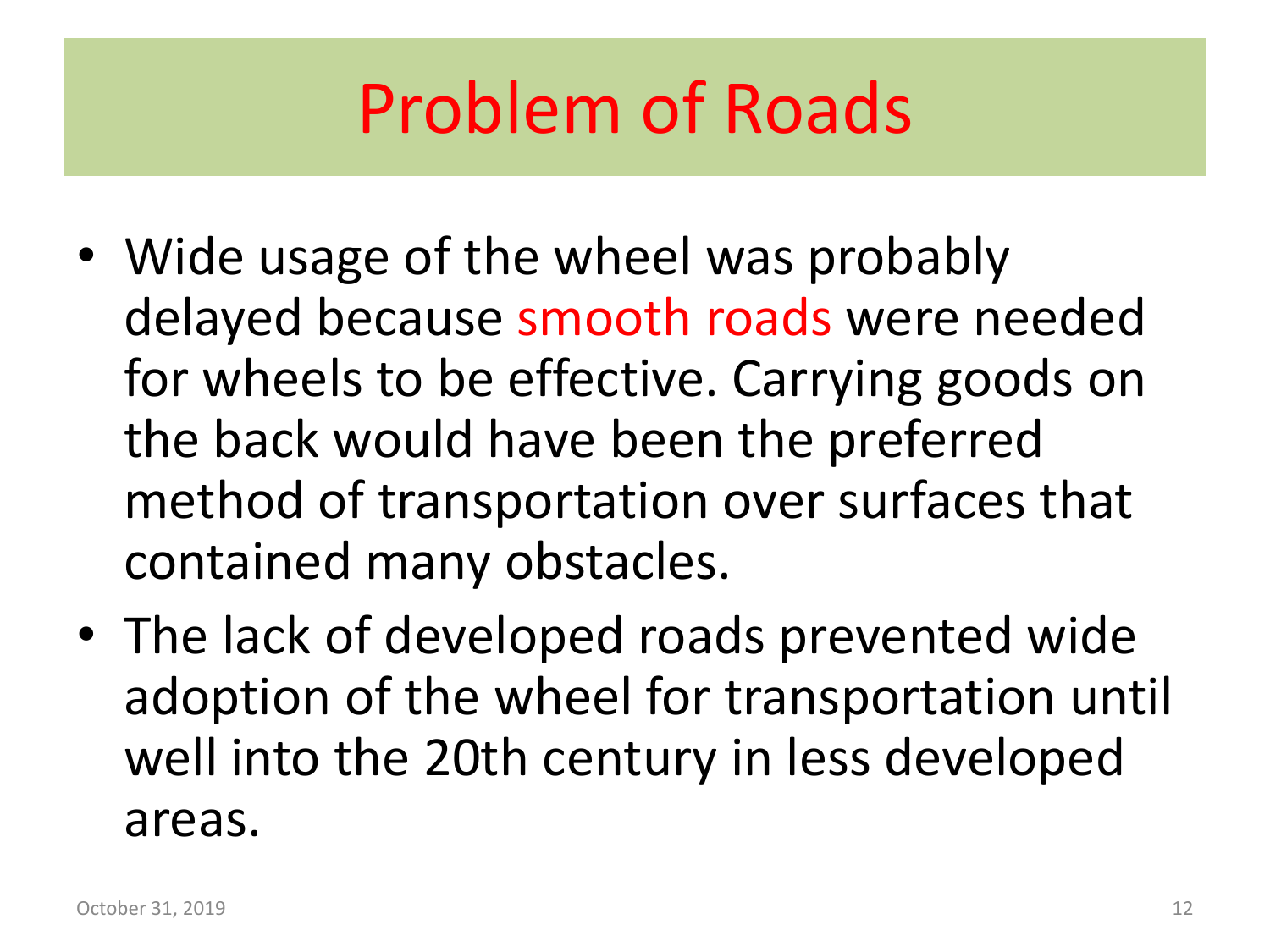### Wooden Wheel

• Early wheels were simple wooden disks with a hole for the axle.

Because of the structure of wood, a horizontal slice of a tree trunk is not suitable, as it does not have the structural strength to support weight without collapsing; rounded pieces of longitudinal boards are required.

The oldest known example of a wooden wheel and its axle were found in 2003 at the Ljubljana Marshes some 20 km south of Ljubljana, the capital of Slovenia.

According to the radiocarbon dating,

it is between 5,100 and 5,350 years old.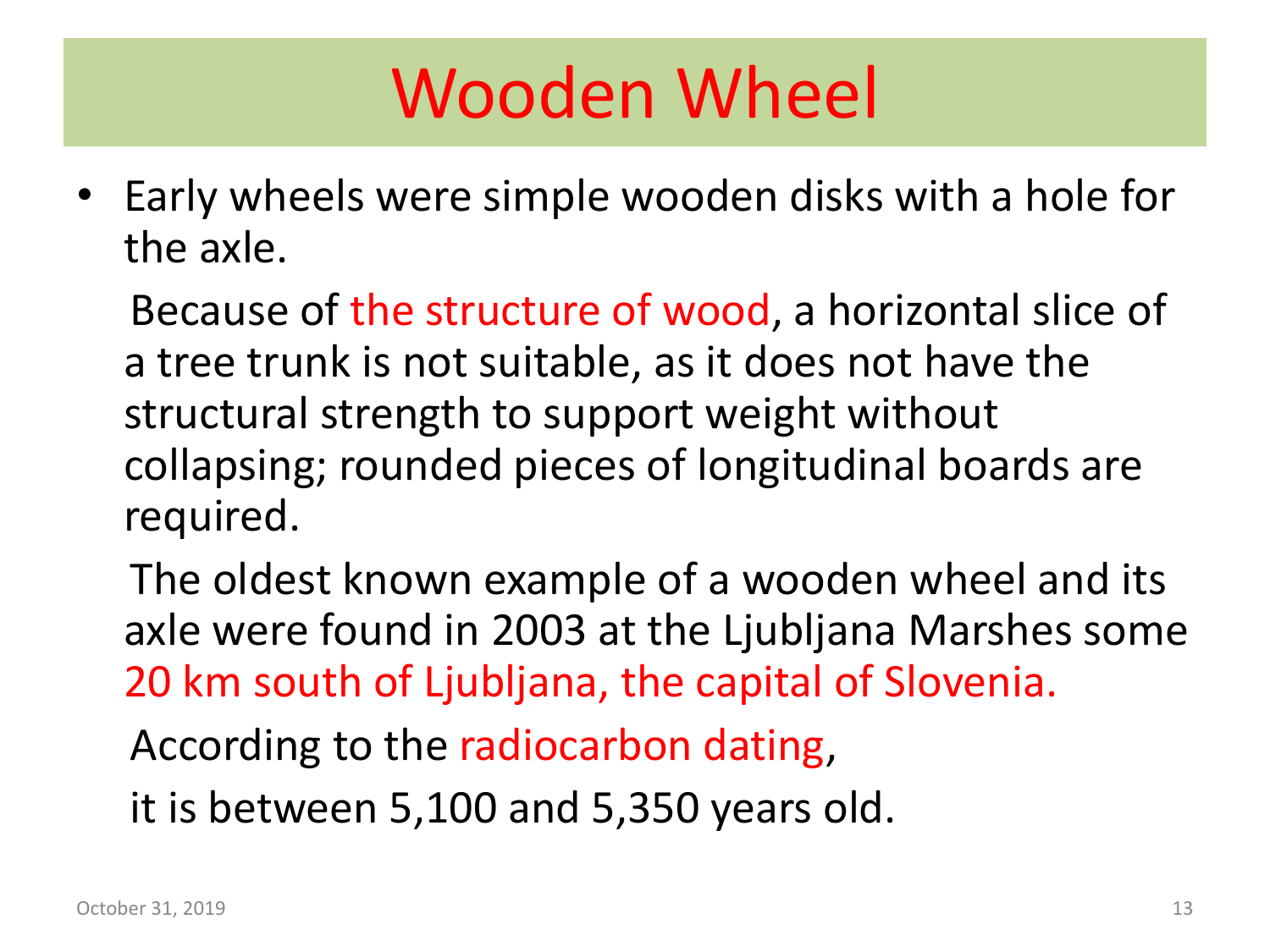#### The spoked wheel

- The **spoked wheel** was invented more recently, and allowed the construction of lighter and swifter vehicles.
- In the **Harappan civilization** of the Indus Valley and Northwestern India, we find toy-cart wheels made of clay with spokes painted or in relief, and the symbol of the spoked wheel in the script of the seals, already **in the second half of the 3rd millennium BCE.**
- The earliest known examples of wooden spoked wheels are in the context of the Andronovo culture, dating to ca 2000 BCE.
- Soon after this, horse cultures of the Caucasus region used horse-drawn spoked-wheel war chariots for the greater part of three centuries. They moved deep into the Greek peninsula where they joined with the existing Mediterranean peoples to give rise, eventually, to classical Greece after the breaking of Minoan dominance and consolidations led by pre-classical **Sparta** and **Athens.**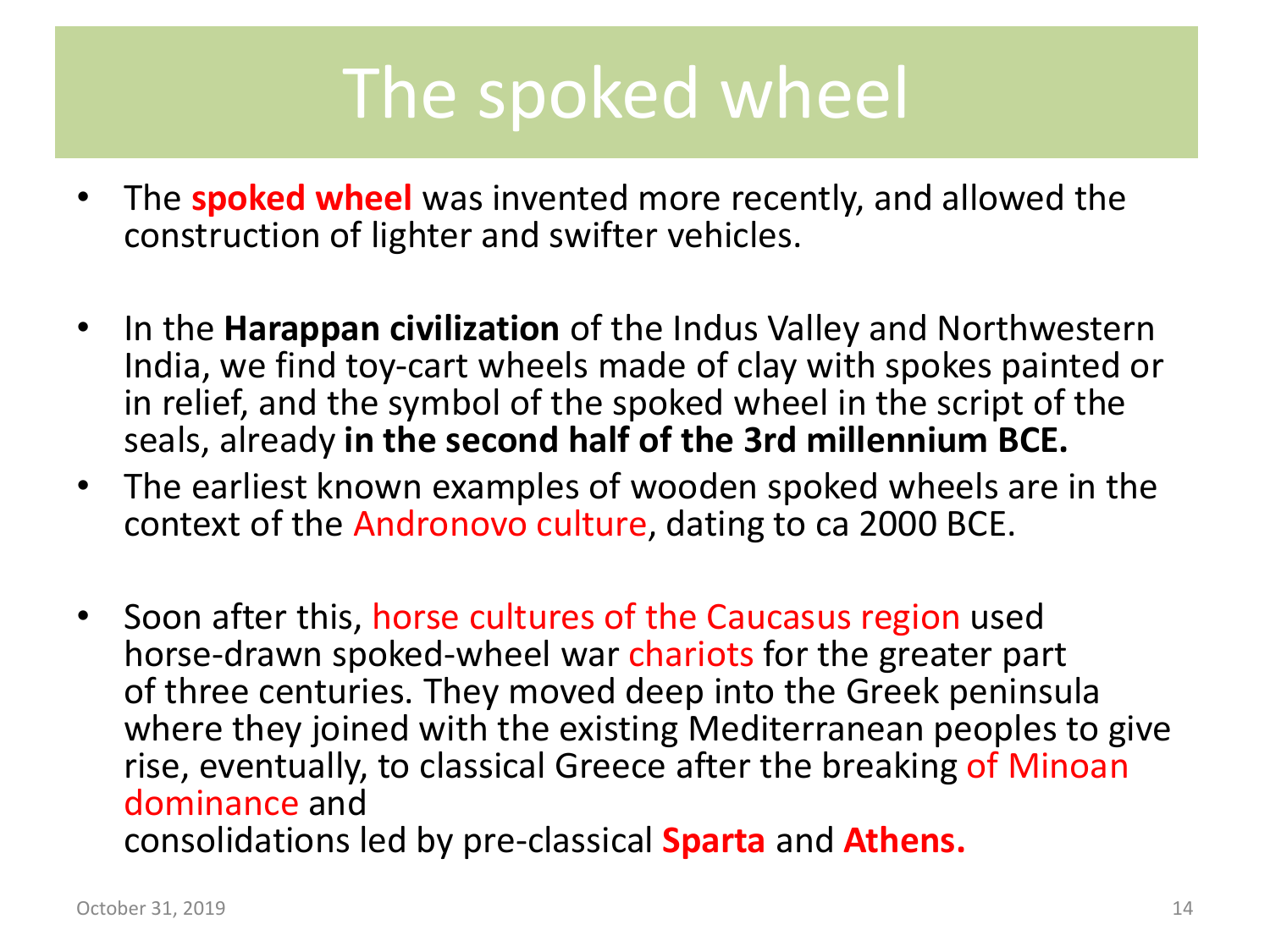#### Celtic Chariots

- Celtic hariots introduced an iron rim around the wheel in the 1st millennium BCE.
- The spoked wheel was in continued use without major modification until the 1870s, when wire wheels and pneumatic tires were invented.

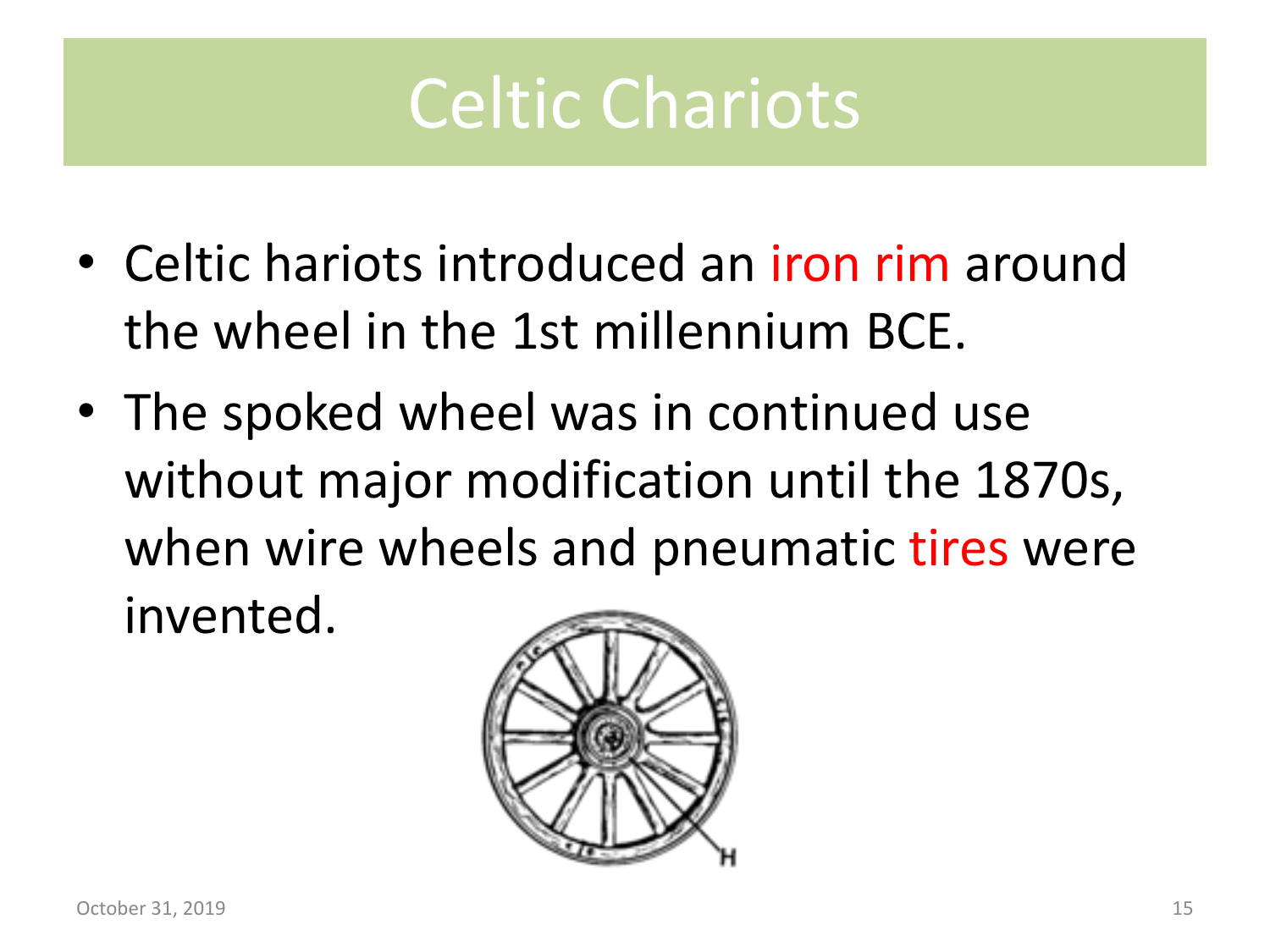#### General Technology and Wheel

- The invention of the wheel has also been important for technology in general, important applications including the water wheel, the cogwheel (also antikythera mechanism), the spinning wheel, and the astrolabe or torquetum.
- More modern descendants of the wheel include the propeller, the jet engine, the flywheel (gyroscope) and the turbine.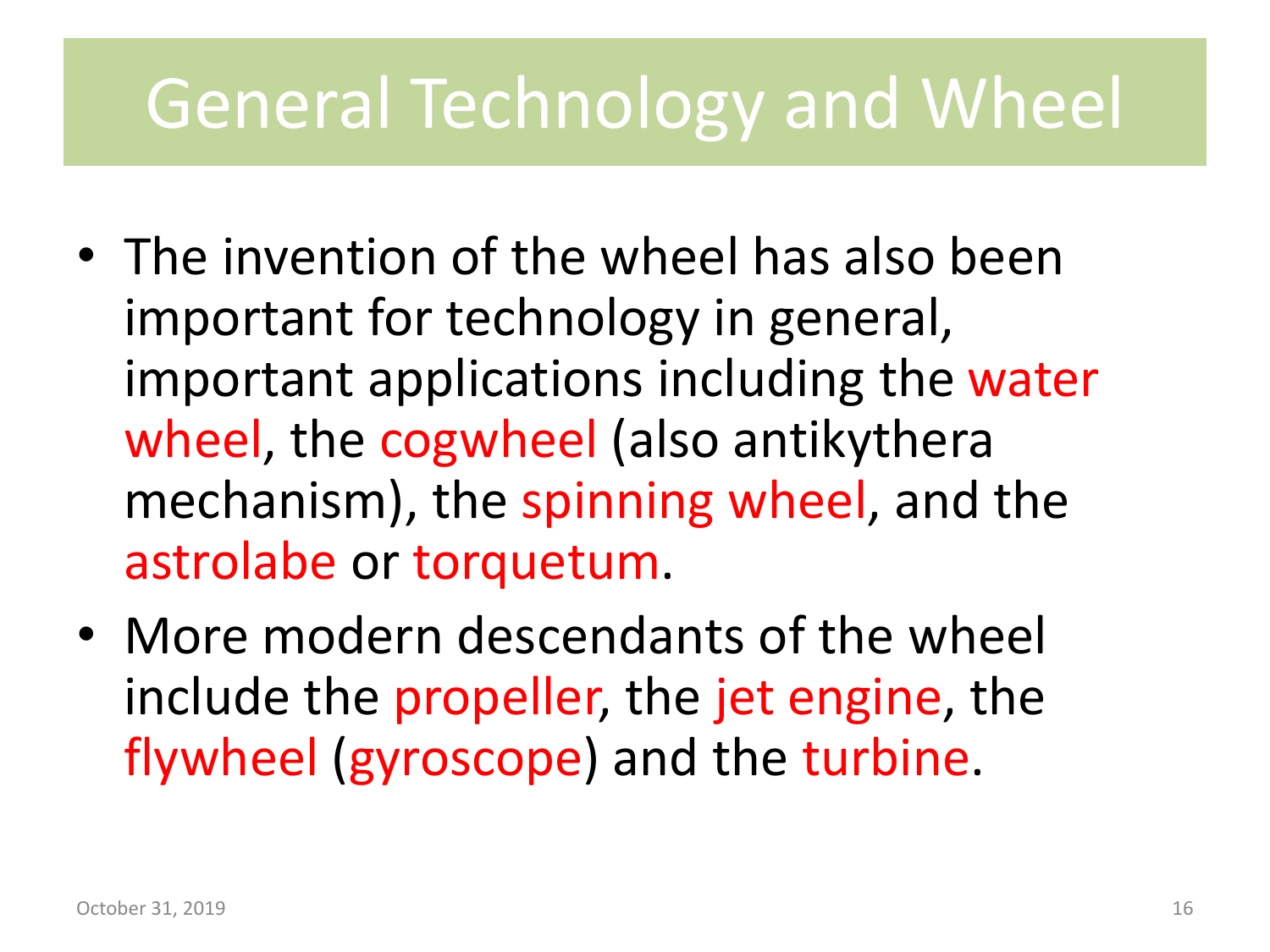#### Wheels -20th century



Modern disc brake





#### Automobil wheel

Michelin

October 31, 2019 17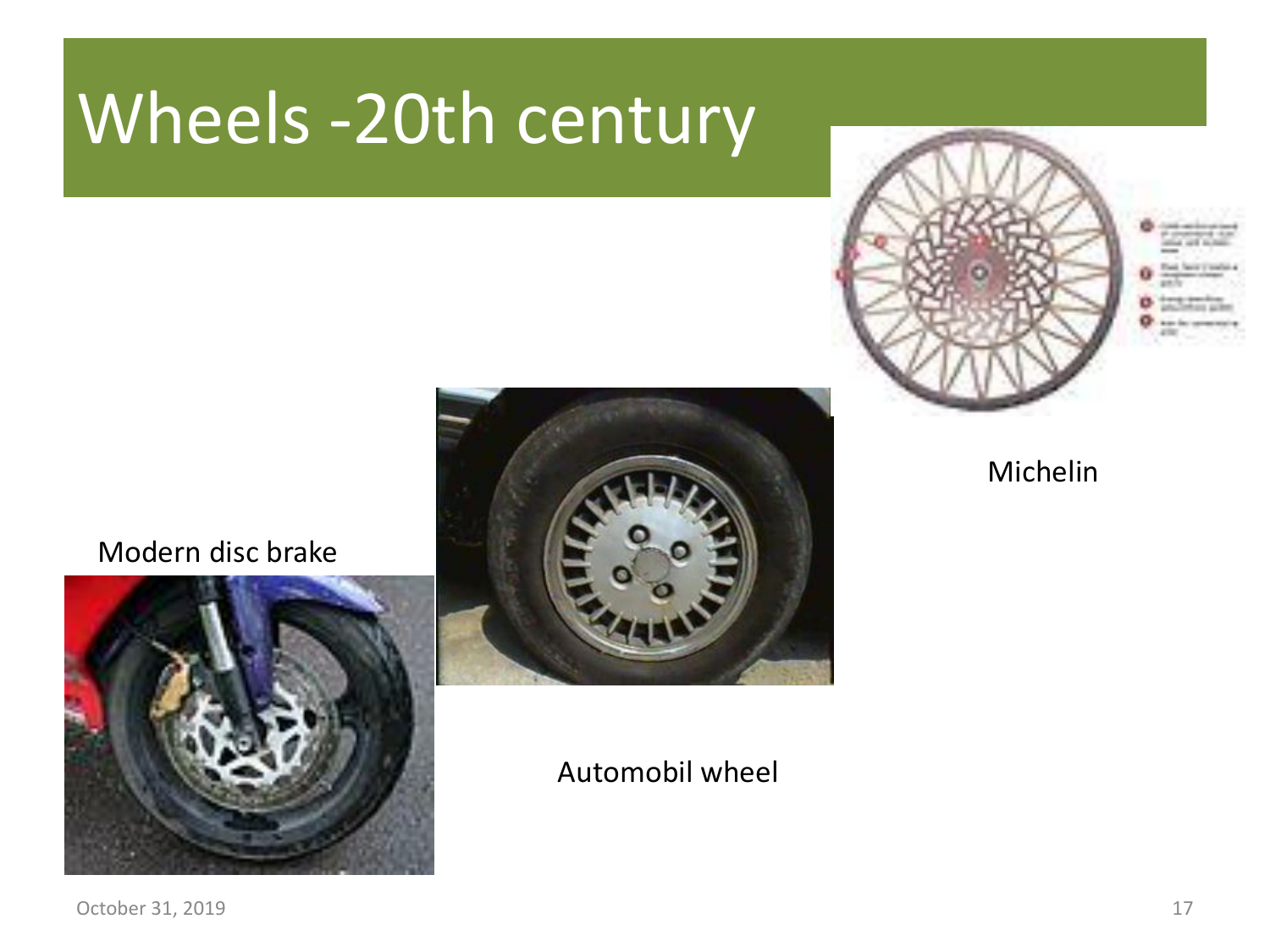#### Mechanics and Function

- The wheel is a device that enables efficient movement of an object across a surface where there is a force pressing the object to the surface. Common examples are a cart pulled by a horse, and the rollers on an aircraft flap mechanism.
- Wheels are used in conjunction with axles, either the wheel turns on the axle, or the axle turns in the object body. The mechanics are the same in either case.
- The low resistance to motion (compared to dragging) is explained as follows (refer to friction):
- the normal force at the sliding interface is the same.
- the sliding distance is reduced for a given distance of travel.
- the coefficient of friction at the interface is usually lower.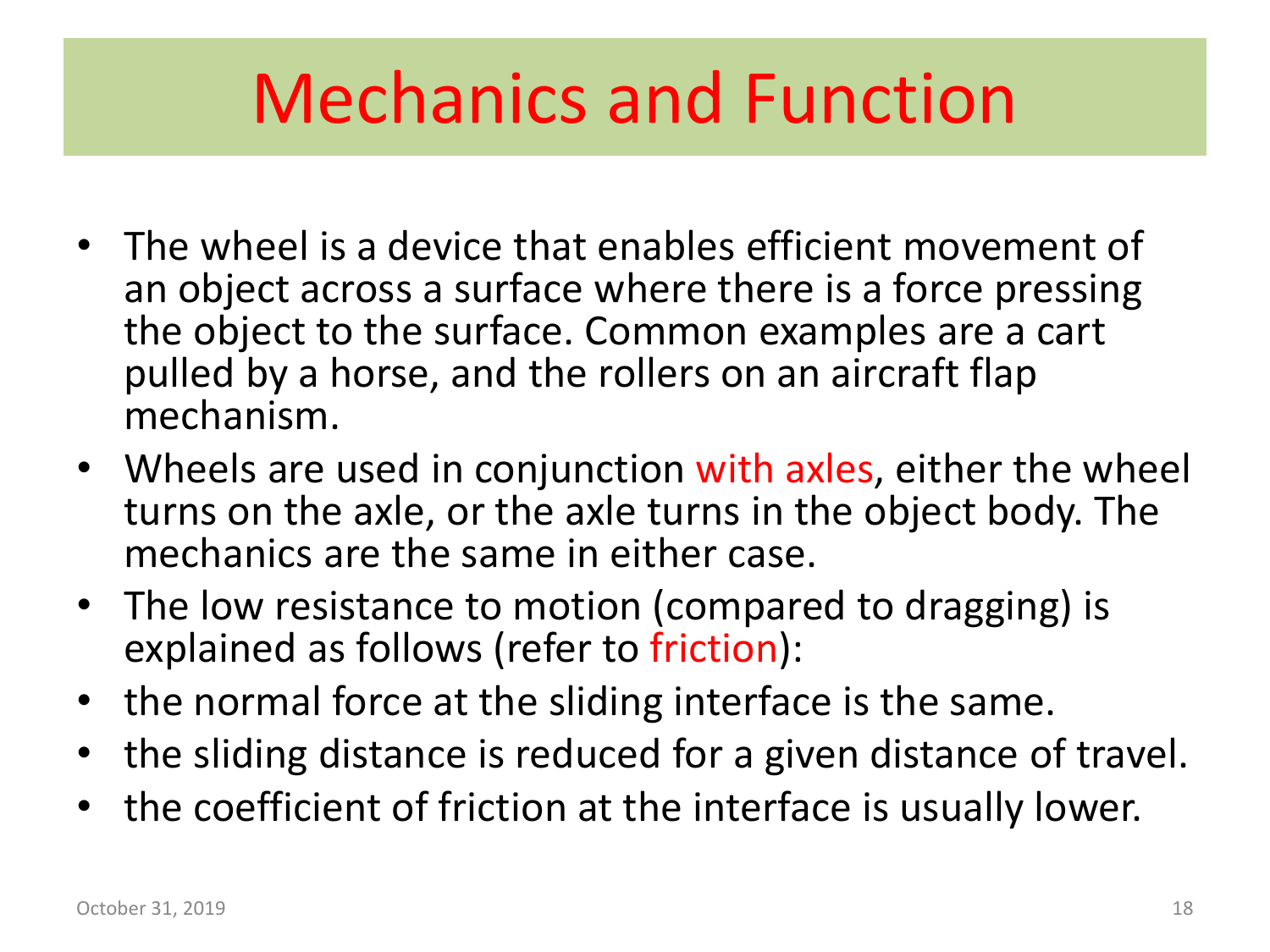#### Wheel Is Not a Machine

• The wheel alone is not a machine,

but when attached to an axle in conjunction with bearing,

it forms the wheel and axle, one of the simple machines.

A driven wheel is an example of a wheel and axle. Note that wheels pre-date driven wheels by about 6000 years.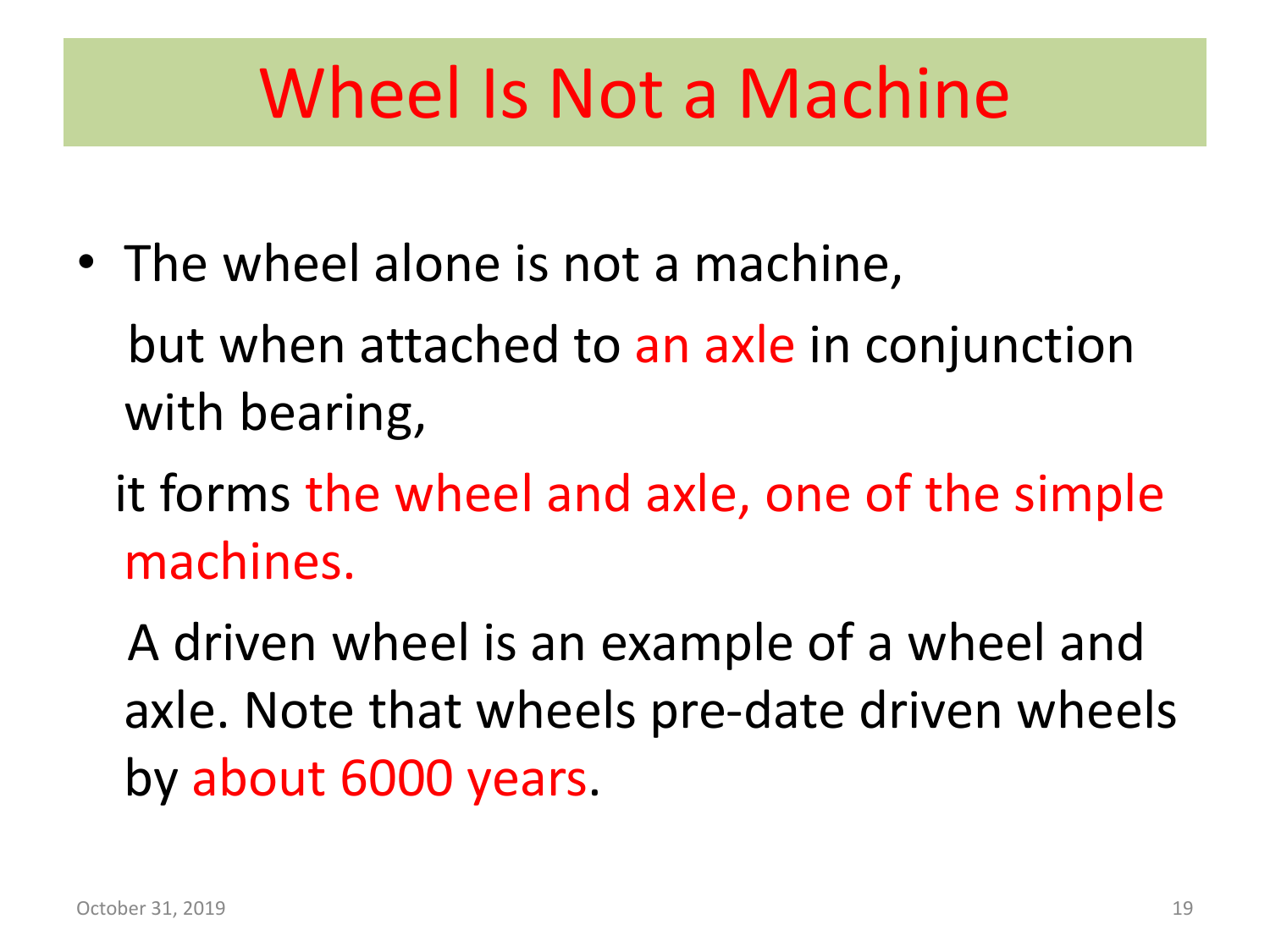

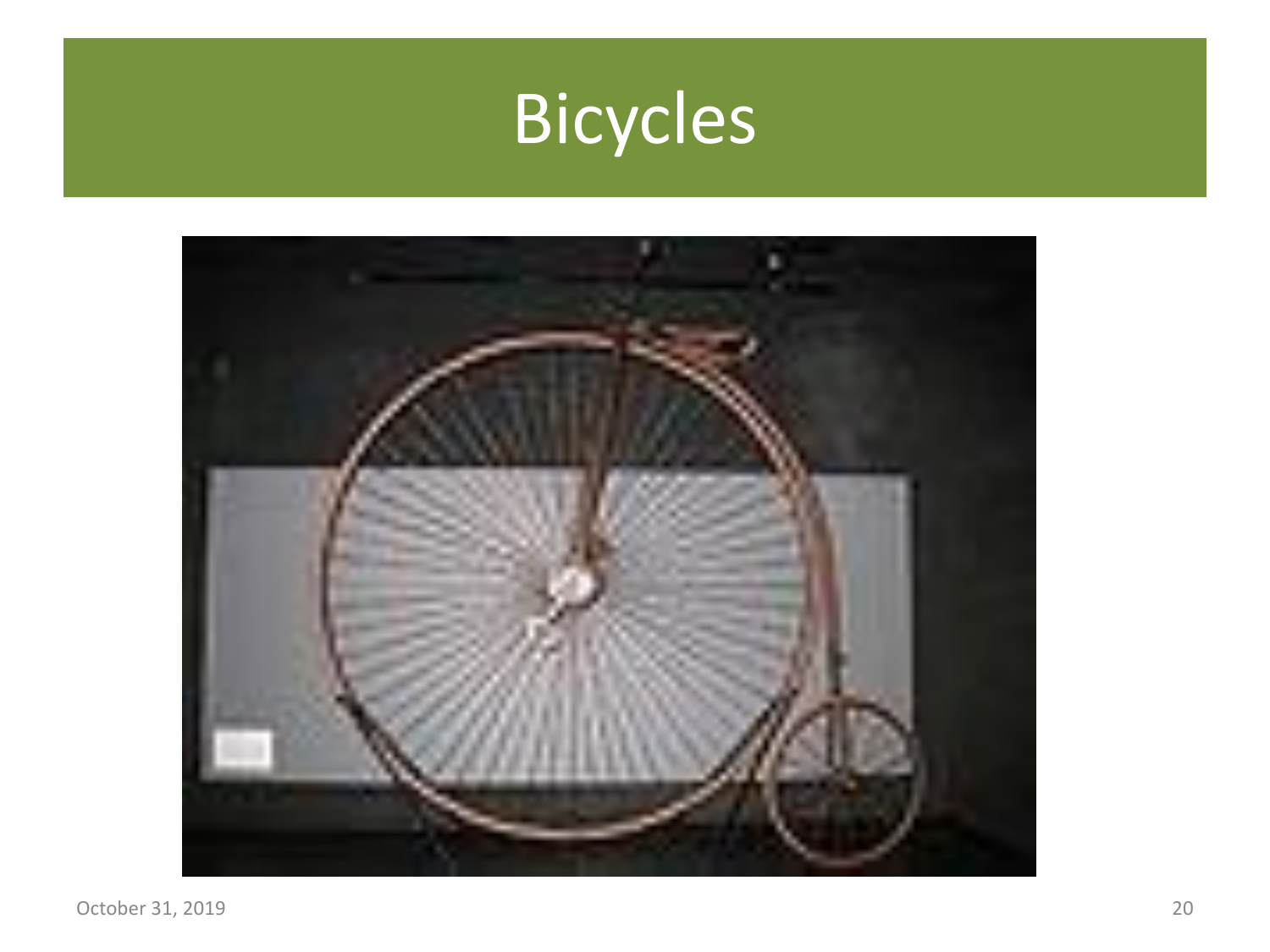#### **Stability**

- For unarticulated wheels, climbing obstacles will cause the body of the vehicle to rotate.
- If the rotation angle is too high, the vehicle will become statically unstable and tip over.
- At high speeds, a vehicle can become dynamically unstable, able to be tipped over by an obstacle smaller than its static stability limit.
- Without articulation, this can be an impossible position from which to recover.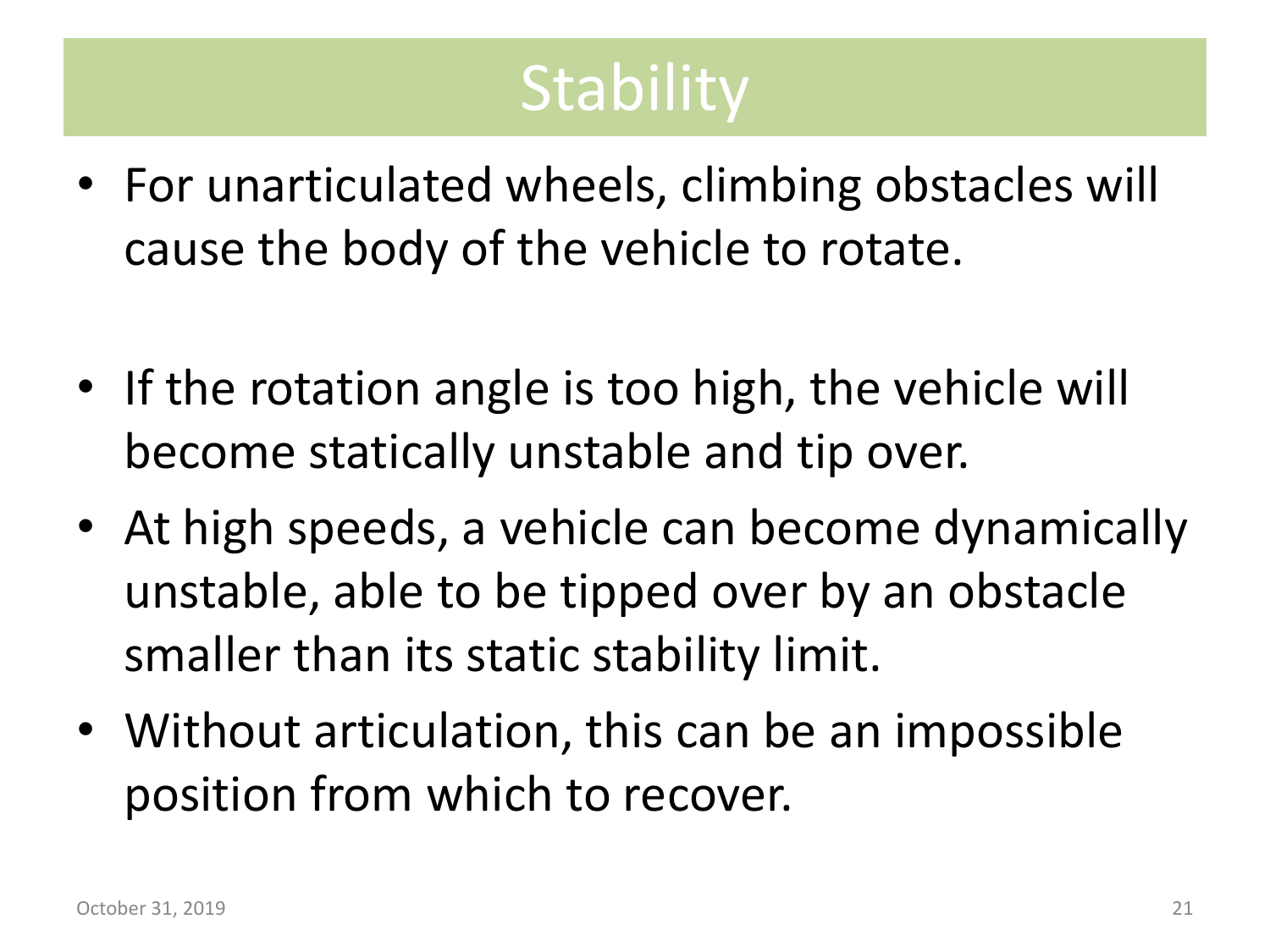# Stability in Pictures